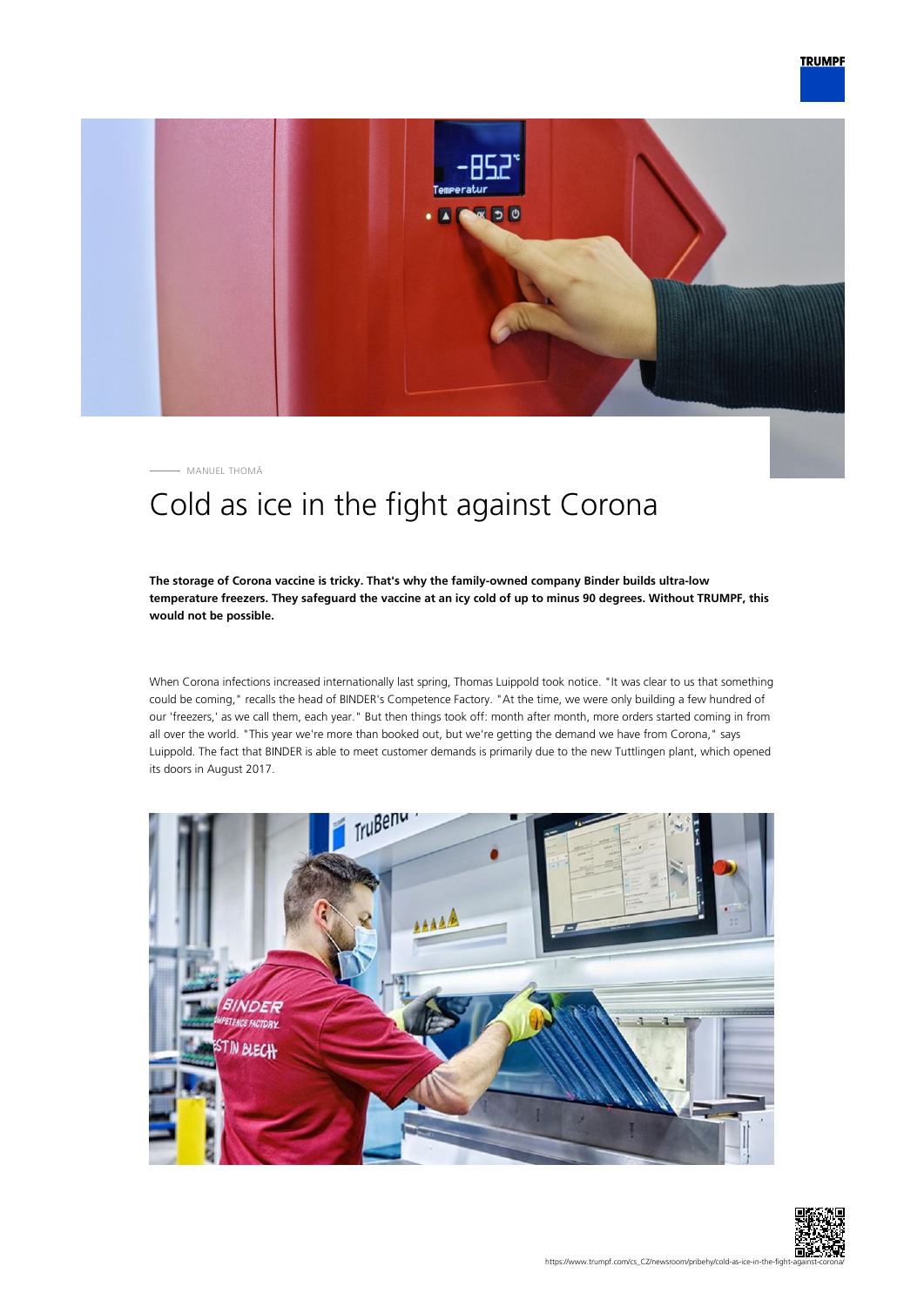

An associate of Binder  $\Box$ GmbH works on a part for the ultra-low temperature freezer. $\Box$  Due to Corona BINDER is currently producing four to five times as many ultra-low temperature refrigerators as it normally does. © Dirk Kittelberger

#### **Goal: Best sheet metal production in Europe**

Luippold is more than proud of this plant, because he and his team planned the approximately twelve-million-euro Competence Factory going from a farmer's field through to a complete production site. Just one year after opening, BINDER was able to achieve over 30 percent more plant output as a result. "We put an awful lot of thinking into it," says Luippold. The bar was set high: The goal was to build a benchmark plant in Germany and Europe with state-of-the-art sheet metal production, fully digital and with maximum automation. The "Wirtschaftswoche" magazine rewarded the result with an award for BINDER as one of the most innovative companies in Germany.

The investment is paying off, says Luippold. Because freezers are by no means BINDER's only specialty. More than 22,000 units leave the factory each year, including incubators, heating and dynamic climate chambers. They go to laboratories, clinics and research centers worldwide. Chemists, biologists and physicians use the chambers for scientific tests; industrial groups simulate extreme conditions in them for material testing.



Founder and owner Peter M. Binder in front of an ultra-low temperature freezer. Those ultralow temperature freezers safeguard the vaccine at an icy cold of up to minus 90 degrees. They are also secure - special locks protect the contents from unauthorized access. © Dirk Kittelberger

#### **Special locks secure access**

Regardless of whether it is sub-zero temperatures, heat or both in alternation, whether it is vacuum, humidity or light, the BINDER chambers maintain the desired conditions constantly and accurately. With the "freezer", for example, the temperature can be set and controlled precisely to a tenth of a degree. The refrigerators are also secure - special locks protect the contents from unauthorized access, for example, the much sought-after Corona vaccine.

However, the wide product range demands the highest possible flexibility from the Competence Factory. "The variance is very large, especially since we manufacture all cabinets in different sizes," says Luippold. In the approximately 8,200 square

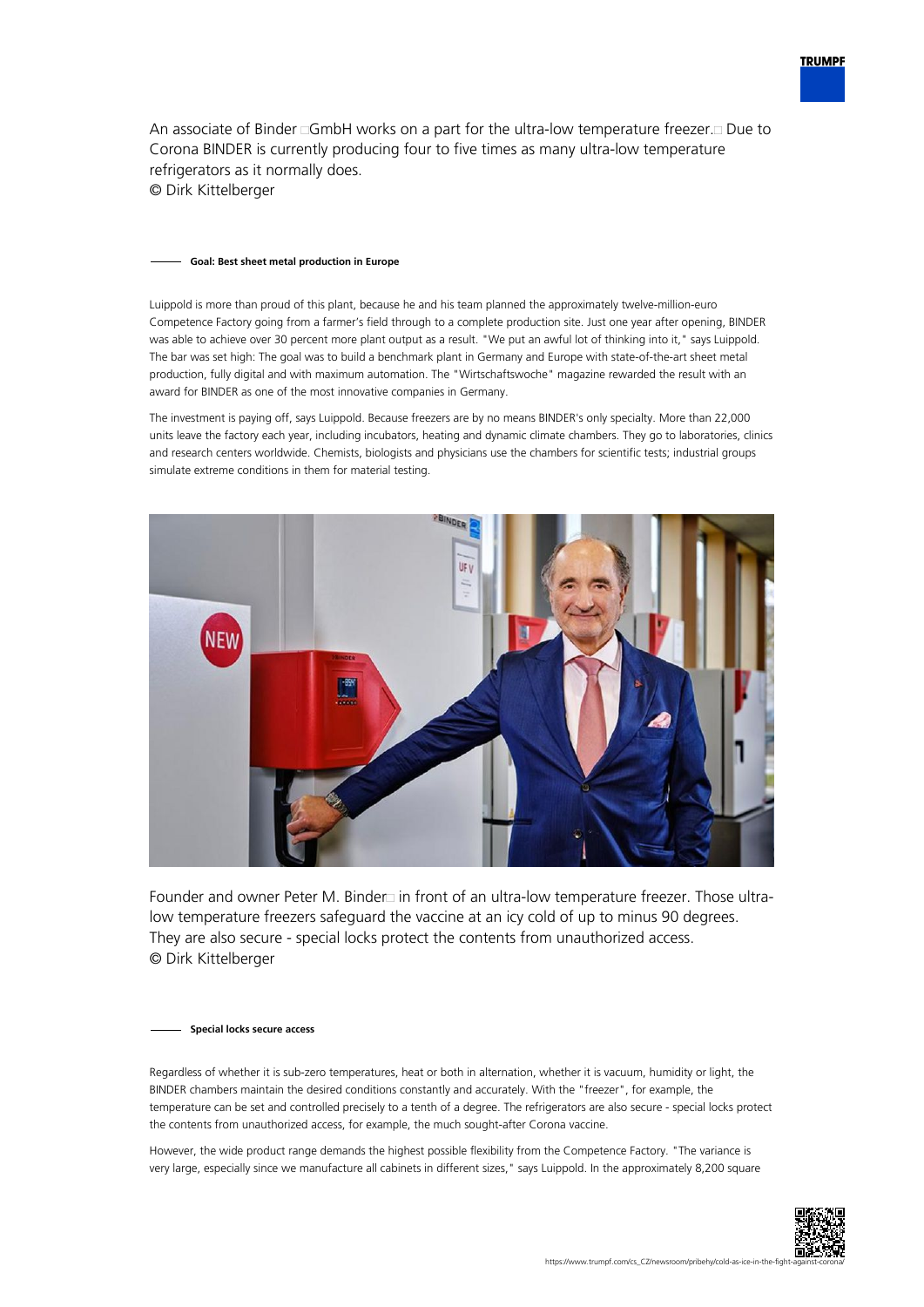

meters of the production hall, this is helped by a 50-meter Stopa store that is connected to punching and bending machines and feeds them the material.

# **»**

## **We are at the forefront of modern sheet metal production.**

Thomas Luippold, head of BINDER's Competence Factory

However, the wide product range demands the highest possible flexibility from the Competence Factory. "The variance is very large, especially since we manufacture all cabinets in different sizes," says Luippold. In the approximately 8,200 square meters of the production hall, this is helped by a 50-meter Stopa store that is connected to punching and bending machines and feeds them the material.



When Corona infections increased internationally last spring, Thomas Luippold, the head of BINDER's Competence Factory took notice that something could be coming. "At the time, we were only building a few hundred of our 'freezers', each year." But then things took off: month after month, more orders started coming in from all over the world. © Dirk Kittelberger

#### **Production increased fivefold**

TRUMPF is pleased with its state-of-the-art factory. "There are two fully automatic *TruPunch 5000* punching machines there our S-Class, they run 24 hours, five days a week," says Michael Sellner, head of TRUMPF's Reutlingen sales office. The only downer is that a competitor's punching and bending machine are also integrated. "They were simply better back then," Sellner speculates.

Today, however, BINDER does not want to do without TRUMPF. "For certain parts and geometries, TRUMPF simply has its strengths. And, of course, when it comes to connecting the machines to the storage system," says Thomas Luippold. The fully automated sheet metal storage system was planned together with TRUMPF. In addition to the machines, BINDER uses various software solutions from TRUMPF, first and foremost the Tru Tops Fab production software. "We are at the forefront of modern sheet metal production," Luippold sums up.

The Corona-ridden world thanks him. BINDER is currently producing four to five times as many ultra-low temperature refrigerators as it normally does. And TRUMPF is in on the action.